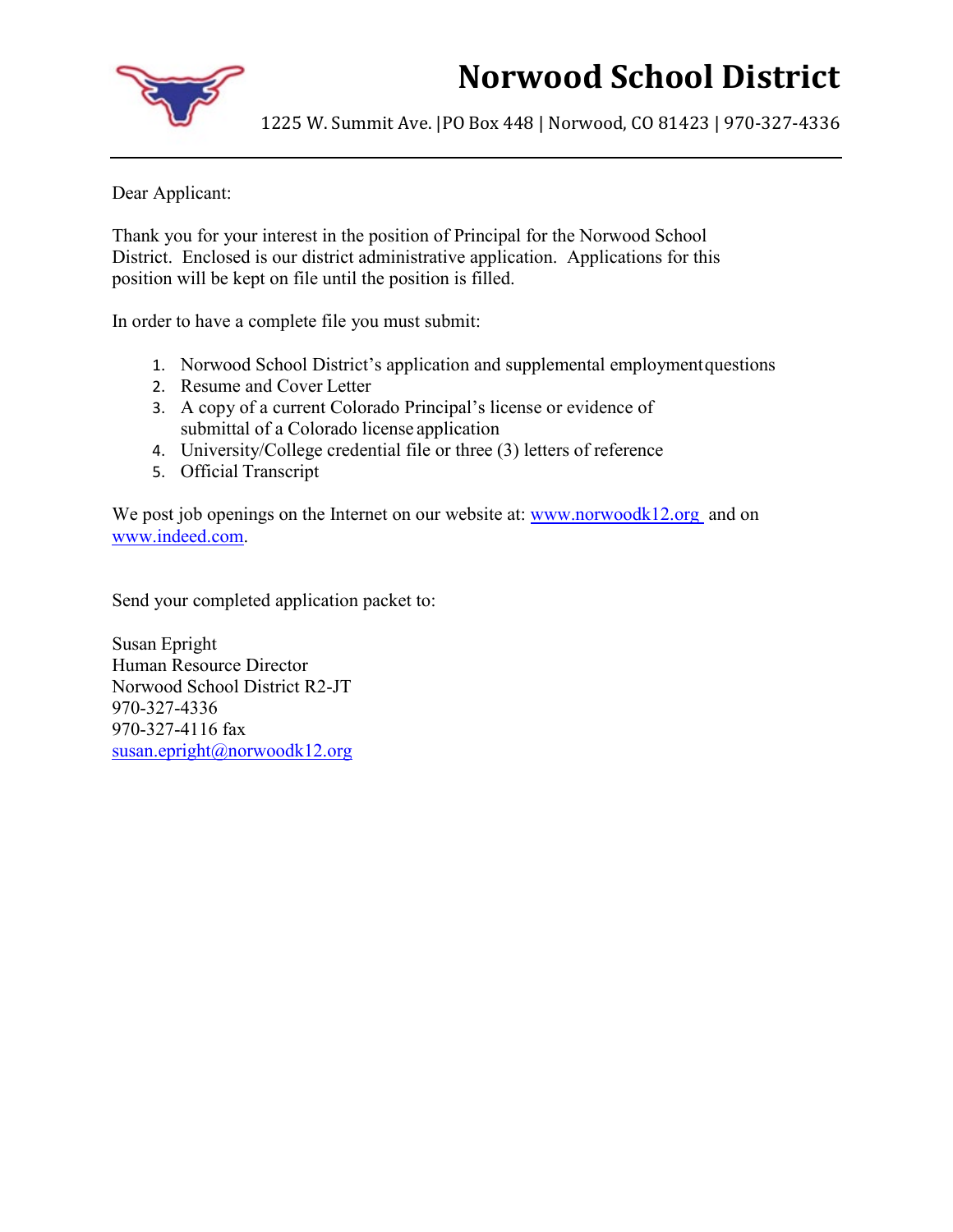## Norwood Public Schools R2-Jt

PO Box 448 970-327-4712 1225 West Summit Ave **970-327-4116** fax Norwood, CO 81423 [www.norwoodk12.org](http://www.norwoodk12.org/)

\_

\_

#### **Application for Certified Employment**

| Date: ______________________                                                                                                                                                                                                   | Date of Birth: National Property of Birth:                                                                      |                                                                                                                 |                                                                                                                                                                                                                                |               |  |
|--------------------------------------------------------------------------------------------------------------------------------------------------------------------------------------------------------------------------------|-----------------------------------------------------------------------------------------------------------------|-----------------------------------------------------------------------------------------------------------------|--------------------------------------------------------------------------------------------------------------------------------------------------------------------------------------------------------------------------------|---------------|--|
|                                                                                                                                                                                                                                |                                                                                                                 |                                                                                                                 |                                                                                                                                                                                                                                |               |  |
| Last                                                                                                                                                                                                                           | First                                                                                                           |                                                                                                                 |                                                                                                                                                                                                                                | <b>Middle</b> |  |
| Mailing Address: Mailing Address:                                                                                                                                                                                              |                                                                                                                 |                                                                                                                 |                                                                                                                                                                                                                                |               |  |
| P.O/Street                                                                                                                                                                                                                     | City                                                                                                            |                                                                                                                 | <b>State</b>                                                                                                                                                                                                                   | Zip           |  |
| Permanent Address:<br><u> </u>                                                                                                                                                                                                 |                                                                                                                 |                                                                                                                 |                                                                                                                                                                                                                                |               |  |
| P.O./Street                                                                                                                                                                                                                    | City                                                                                                            |                                                                                                                 | <b>State</b>                                                                                                                                                                                                                   | Zip           |  |
| Telephone: Telephone:                                                                                                                                                                                                          |                                                                                                                 |                                                                                                                 | E-mail: E-mail: All and the state of the state of the state of the state of the state of the state of the state of the state of the state of the state of the state of the state of the state of the state of the state of the |               |  |
| Are You Currently Employed? Yes                                                                                                                                                                                                |                                                                                                                 |                                                                                                                 |                                                                                                                                                                                                                                |               |  |
| May we contact you at work?                                                                                                                                                                                                    | No control of the set of the set of the set of the set of the set of the set of the set of the set of the set o |                                                                                                                 | Work Phone: Work 2008                                                                                                                                                                                                          |               |  |
| Position(s) applying for:                                                                                                                                                                                                      |                                                                                                                 |                                                                                                                 | Date you can start:<br><u>Date you can start:</u>                                                                                                                                                                              |               |  |
| Are you a U.S. Citizen?<br>Yes                                                                                                                                                                                                 | No the set of the set of the set of the set of the set of the set of the set of the set of the set of the set o |                                                                                                                 |                                                                                                                                                                                                                                |               |  |
| If NO are you authorized to work in the U.S.?                                                                                                                                                                                  | Yes                                                                                                             | No lim                                                                                                          |                                                                                                                                                                                                                                |               |  |
| Have you ever been convicted of a crime?<br>Yes                                                                                                                                                                                |                                                                                                                 | No the set of the set of the set of the set of the set of the set of the set of the set of the set of the set o |                                                                                                                                                                                                                                |               |  |
| If YES, provide dates, details and disposition of the                                                                                                                                                                          |                                                                                                                 |                                                                                                                 |                                                                                                                                                                                                                                |               |  |
| Have you ever been non-renewed?                                                                                                                                                                                                |                                                                                                                 |                                                                                                                 |                                                                                                                                                                                                                                |               |  |
| If YES, for what reason? The state of the state of the state of the state of the state of the state of the state of the state of the state of the state of the state of the state of the state of the state of the state of th |                                                                                                                 |                                                                                                                 |                                                                                                                                                                                                                                |               |  |
| Have you ever resigned from a principal or teaching position?                                                                                                                                                                  |                                                                                                                 | Yes $\_\_\_\_\_\_\$                                                                                             | No lim                                                                                                                                                                                                                         |               |  |
| If YES, would you have been offered a contract to return?                                                                                                                                                                      |                                                                                                                 |                                                                                                                 | No the set of the set of the set of the set of the set of the set of the set of the set of the set of the set o                                                                                                                |               |  |
| Do you have a valid Colorado Principal License? Yes _____                                                                                                                                                                      |                                                                                                                 |                                                                                                                 |                                                                                                                                                                                                                                |               |  |
| List any Teaching Certificates/Endorsements and Expiration Dates:                                                                                                                                                              |                                                                                                                 |                                                                                                                 |                                                                                                                                                                                                                                |               |  |

**Please list extracurricular activities for which you are qualified and willing to sponsor. Also list athletic activities which you are qualified to coach:** \_

<u> 1989 - Johann John Harry Barbara, martin a shekara 1989 - 1989 - 1989 - 1989 - 1989 - 1989 - 1989 - 1989 - 19</u>

**Do you speak a language other than English?**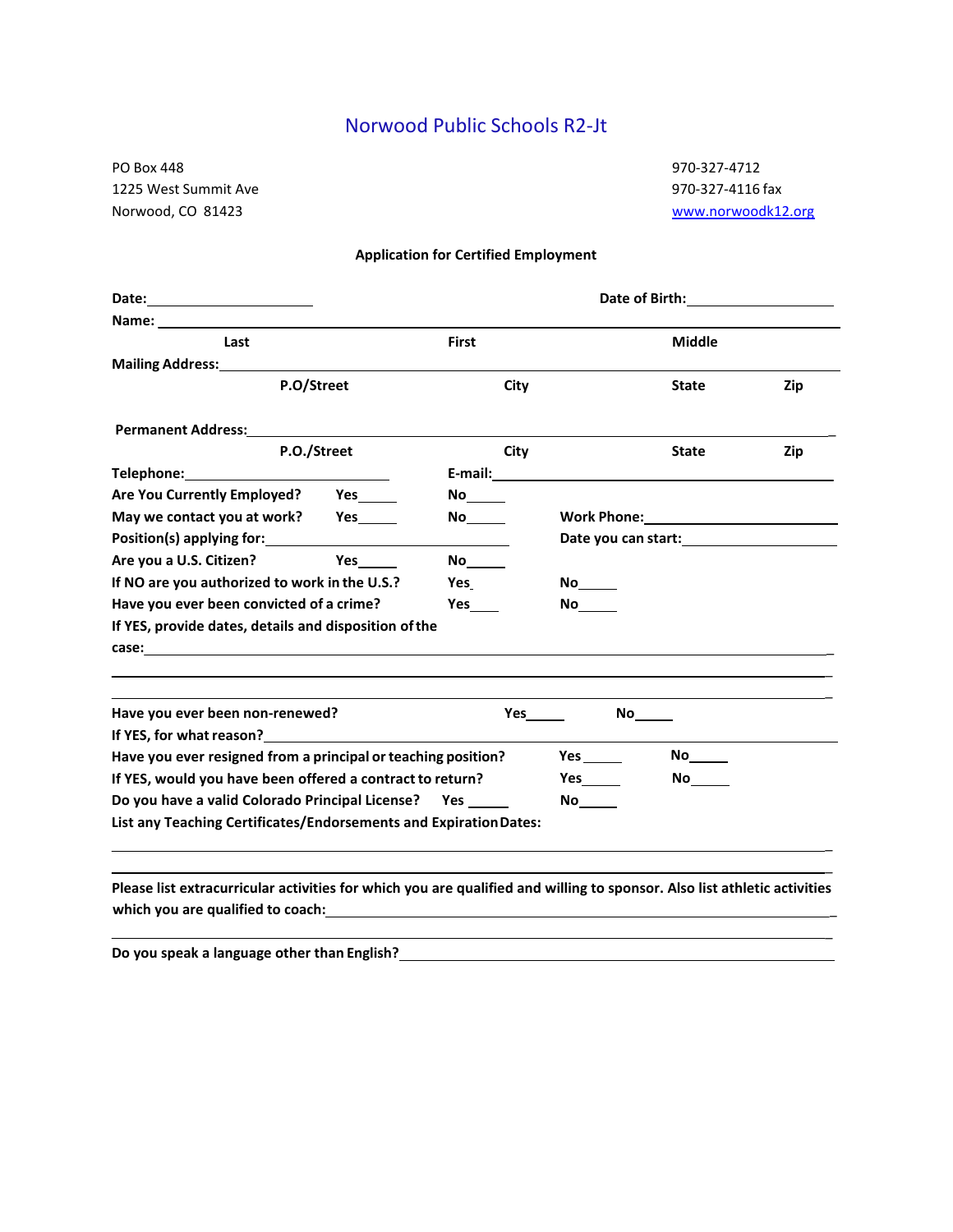#### **Education**

| <b>Colleges/Universities</b> | <b>Location</b> | Sem.              | Sem.          | Graduated |
|------------------------------|-----------------|-------------------|---------------|-----------|
| <b>Name</b>                  |                 | GPA Major(s) Hrs. | Minor(s) Hrs. | Mo/Yr     |
| <b>List Honors Received</b>  |                 |                   |               |           |

*\*The Age Discrimination in Employment Act of 1967 prohibits discrimination on the basis of age with respect to individuals who are at least 40 but less than 65 years of age.*

| <b>Educational Employment:</b>         | <b>Employment (List most recent first)</b><br>(Use additional pages if needed): |                            |      |  |
|----------------------------------------|---------------------------------------------------------------------------------|----------------------------|------|--|
| <b>School</b>                          | <b>Address</b>                                                                  | <b>Position Supervisor</b> | Date |  |
|                                        |                                                                                 |                            |      |  |
| <b>Other Employment (Non-Teaching)</b> |                                                                                 |                            |      |  |
| <b>Name/Address of Company</b>         | <b>Position</b>                                                                 | <b>Supervisor</b>          | Date |  |
|                                        |                                                                                 |                            |      |  |
|                                        |                                                                                 |                            |      |  |

### **References**

List any Superintendents, Supervisors and Principals who are familiar with your professional success. If you have had no teaching experience, give the names of your College Instructors with whom you have taken your major subjects. Please also include one personal reference that is neither a former employer nor a relative.

| Name | <b>Present Position</b> | <b>Present Address</b> | <b>Phone Number</b> |
|------|-------------------------|------------------------|---------------------|
|      |                         |                        |                     |
|      |                         |                        |                     |
|      |                         |                        |                     |
|      |                         |                        |                     |
|      |                         |                        |                     |
|      |                         |                        |                     |
|      |                         |                        |                     |
|      |                         |                        |                     |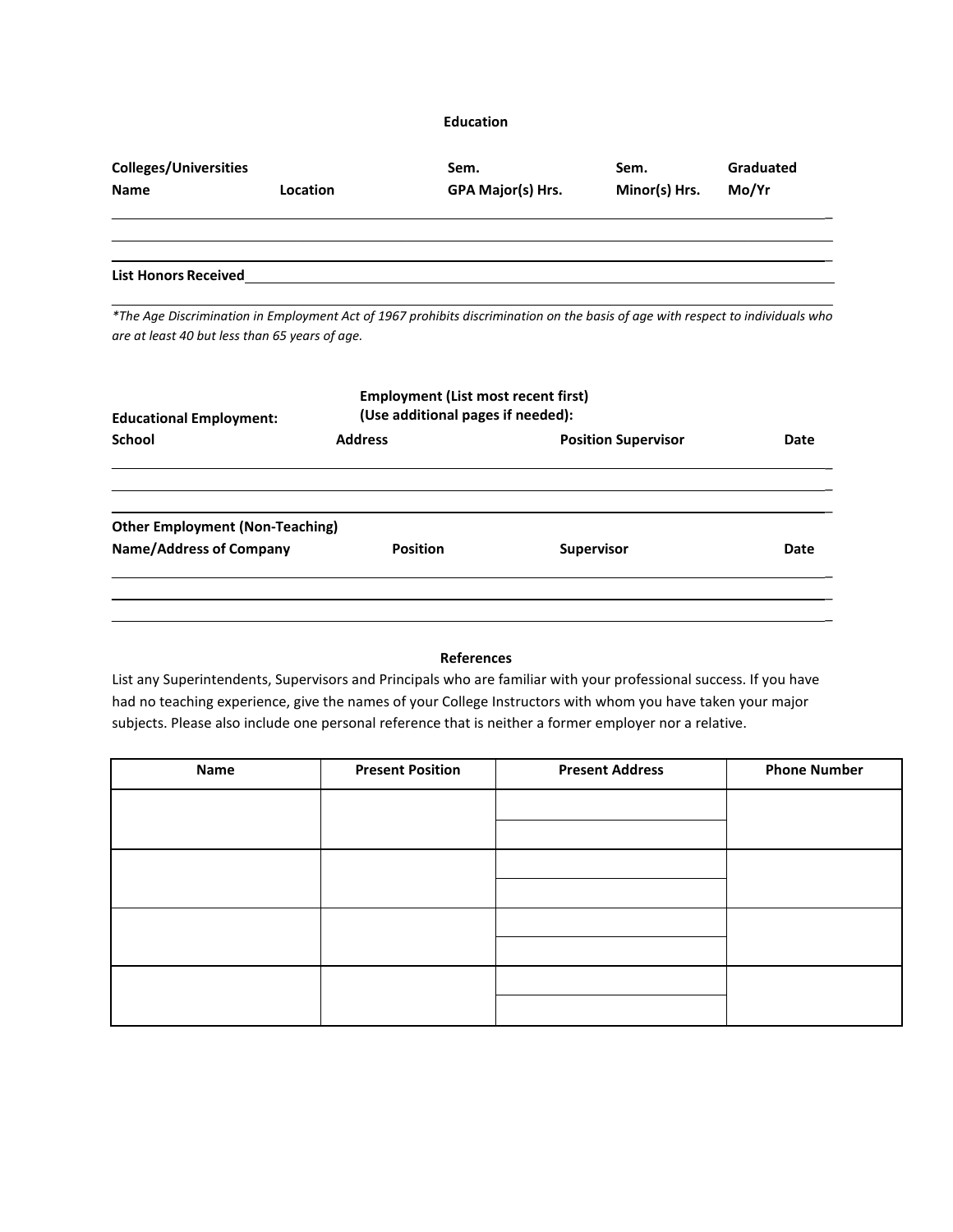#### **Applicant's Statement**

I certify that answers given herein are true and complete. I authorize investigation of all statements contained in this application for employment as may be necessary in arriving at an employment decision. I understand that this application is not, and is not intended to be, a contract of employment.

In the event of employment, I understand that false or misleading information given in my application, employment records, or interview(s) may result in discharge. I understand, also, that I am required to abide by all rules and regulations of the Norwood School District R2-Jt.

I authorize Norwood School District R2-Jt. to make an investigation of my personal or employment history and authorize any former employer, person, firm, corporation, school, college, credit agency, or governmental agency to give the Norwood School District R2-Jt. pertinent information they may have regarding me. This authorization shall remain in effect during the course of my employment with the school district for the purpose of verifying any information contained in my employment application. In consideration of the Norwood School District's review of this application, I release the school district and all providers of information from any liability as a result of furnishing and receiving this information.

I understand that any offer of employment may be conditional upon the results of a post offer medical inquiry and/or medical examination, and the result of legally required background checks verifying felony or misdemeanor convictions.

**Signature of Applicant Date**

\_

**Please respond to the Principal Application Supplement Questions on the next page -**